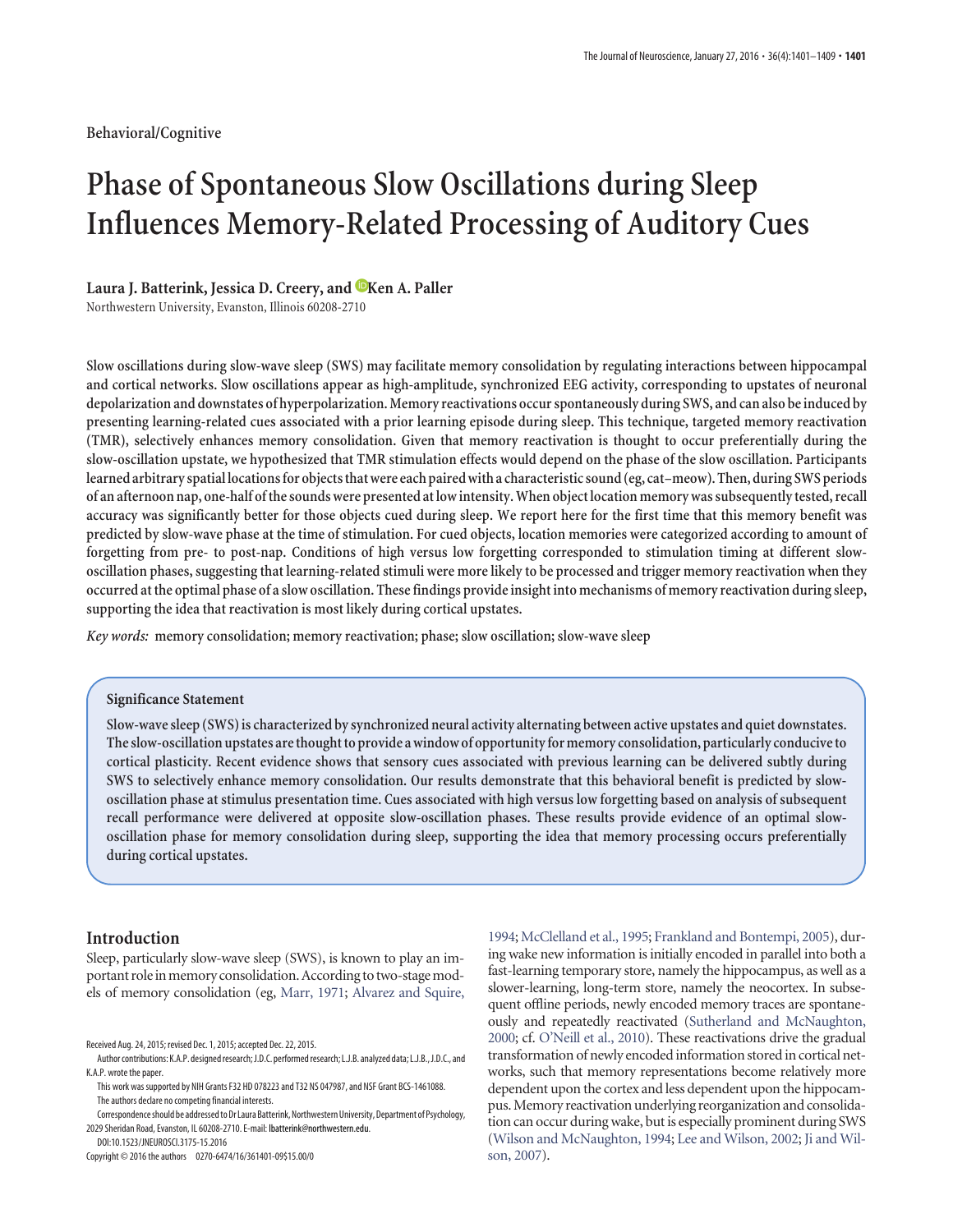SWS is characterized by slow oscillations, which appear as high amplitude, synchronized EEG activity, occurring in humans at a typical frequency of  $\sim$  0.8 Hz (Achermann and Borbély, 1997; Mölle et al., 2002; Born and Wilhelm, 2012). Slow oscillations originate in the neocortex and regulate the dialogue between the neocortex and hippocampus thought to underlie memory consolidation. Slow oscillations synchronize neuronal activity into upstates of depolarization, associated with widespread excitability and increased neuronal firing, and downstates of hyperpolarization, corresponding to periods of neuronal quiescence. The up-phase coincides with two additional physiological signals: (1) sharp wave-ripples generated by the hippocampus, associated with reactivations of newly encoded hippocampal memory representations, and (2) 10 –15 Hz spindles generated by thalamocortical networks (Diekelmann and Born, 2010; Mölle and Born, 2011). By synchronizing these mechanisms, the slow-oscillation up-phase drives the formation of spindle-ripple events, in which sharp wave-ripples are nested in spindle troughs. These spindleripple events are thought to mediate the gradual integration of reactivated information from newly acquired memories into neocortex. With this mechanism, memory-related information from the hippocampus arrives at the cortex, while cortical networks are in the depolarized upstate and in conjunction with spindles, promoting synaptic plasticity (Siapas and Wilson, 1998; Sirota et al., 2003; cf. Mölle and Born, 2011).

Reactivation during sleep can also be induced by covertly presenting memory cues associated with a prior learning episode. This technique, targeted memory reactivation (TMR), can enhance consolidation of declarative and nondeclarative memories (Oudiette and Paller, 2013). In one study, odor re-exposure during SWS, when that odor was present during object-location learning, improved subsequent memory for object locations and elicited hippocampal activation (Rasch et al., 2007). In another study, participants were trained on an object–location association task in which individual objects were paired with characteristic sounds (eg, cat–meow). Presenting these auditory cues during SWS selectively strengthened individual memories (Rudoy et al., 2009). However, it is unknown whether the phase of slow oscillations modulates these effects. Such a finding would be consistent with the idea that slow-oscillation upstates present windows of opportunity for memory consolidation.

In the present study, we used TMR methods to test the hypothesis that memory reactivation occurs differentially as a function of slow-oscillation phase. Participants learned the locations of 50 unique object images, each paired with a characteristic sound, before taking an afternoon nap. During the nap, some of the sounds were covertly presented, presumable triggering reactivation of the associated item memories. Participants were then retested on the item-location associations upon awakening. We hypothesized that learning-related cues would preferentially strengthen associated memories when their processing coincided with the beginning of the slow-oscillation upstate.

### **Materials and Methods**

*Participants.* A total of 22 participants (13 female) contributed data to this study. Data were originally collected as part of two previous TMR studies (Rudoy et al., 2009; Creery et al., 2015). Data from these two studies used very similar stimuli, tasks, and learning procedures. Data were combined and reanalyzed in the present study to examine specific hypotheses related to phase angle. Individual item cues were coded during the experiment for only a subset of participants described byCreery et al. (2015), such that only 10 of the 20 original participants could be included in the present study. The combined group of 12 participants from the first experiment and 10 participants from the second experiment were between 19 and 24 years old, were neurologically normal, and did not have any known sleep disorders. They were asked to abstain from caffeine on the day of the experiment.

*Task.* The learning task required participants to memorize the spatial locations of 50 unique object images on a 1000  $\times$  800 pixel grid (35.7  $\times$ 28.6 cm). At the start of the learning phase, participants were presented with each object once in its correct location. The center of each object was indicated by a red dot. Each object was presented at a screen location randomly determined for each object and each participant. A grid background was provided as reference, but objects could appear anywhere on the screen. Each object was paired with a characteristic sound, presented at stimulus onset (eg, cat with meow and kettle with whistle). Objects  $(5.3 \times 5.3 \text{ cm})$  appeared for 3000 ms with a 1000 ms interstimulus interval. The duration of each sound was 500 ms.

In the second phase of learning, each object appeared at the center of the screen, accompanied by its corresponding sound. Participants were asked to move the object to the correct location using a computer mouse. The object was then displayed in its correct location, providing feedback. Participants completed several rounds of testing with objects presented in random order. After two rounds, objects were included in subsequent rounds of testing only if the learning criterion had not been successfully met. The learning criterion required participants to place the object  $< 5.3$ cm (150 pixels) from the correct location on two consecutive rounds. The second phase concluded when all objects met the learning criterion (mean number of repetitions per item:  $3.25$ , range  $= 2.14 - 4.56$ ).

After learning was complete, participants were tested on each object using the same procedure as described above but without feedback, providing a baseline, pre-nap measurement of memory. For each item, error was computed, in pixels, as the distance between the item's actual location and the location selected by the participant. The same test was also administered at the end of the experimental session, providing a postnap measurement of memory. Our main dependent measure was computed by subtracting pre-nap error from post-nap error for each object. This subtraction yields a pre- to post-nap memory change measure, with higher positive values indicating more forgetting, and negative values indicating improvement in accuracy from pre- to post-nap.

*Procedure.* Participants arrived at the laboratory between 11:00 A.M. and 3:00 P.M. After informed consent was obtained, the session consisted of six main phases, as follows: the learning task, the pre-nap test, a  $\sim$ 10 min break, EEG setup, the nap period, a second short break, and the post-nap test. The protocol was altered for participants run by Creery et al. (2015) in that the pre-nap test was administered after EEG setup rather than immediately after the learning task.

When it was time for the nap, participants reclined in a quiet, darkened room. Background white noise was presented at  $\sim$ 37 dB(A) sound pressure level, measured from where participants' heads were located. After EEG indications of SWS were observed, sound cues were presented for 25 of the 50 objects at the same intensity as the background noise. The 25 selected sound cues were intermixed with 25 instances of a baseline sound not heard before (a guitar strum). One sound was played every 4.9 s, yielding a stimulation period slightly  $>4$  min. Each sound cue was presented only once. The 25 sound cues presented during the nap were selected such that pre-nap recall accuracy was matched for cued and uncued objects for each participant. Items were ranked as a function of pre-nap recall accuracy, and divided into two lists (odd and even items). The list to be cued was then randomly selected by a computer algorithm. We verified that there was no significant difference in pre-nap recall accuracy between the cued and uncued items (uncued pre-nap error  $=$ 75.98 pixels, 4.83 SEM; cued pre-nap error \$ 74.16 pixels, 3.73 SEM,  $t_{(20)} = 0.68$ ,  $p = 0.50$ ).

The nap period ended when participants woke naturally after 60 –90 min had elapsed; participants still asleep after 90 min were awakened. After a further 10 min delay, spatial recall was tested as in the pre-nap test. Finally, participants were debriefed about the sound cues presented during their naps, after first being asked whether they thought any sounds had been played while they slept. As part of this debriefing, participants completed a forced-choice task in which all 50 object images were displayed with their corresponding sounds. Participants were required to guess whether each sound had been presented during their nap.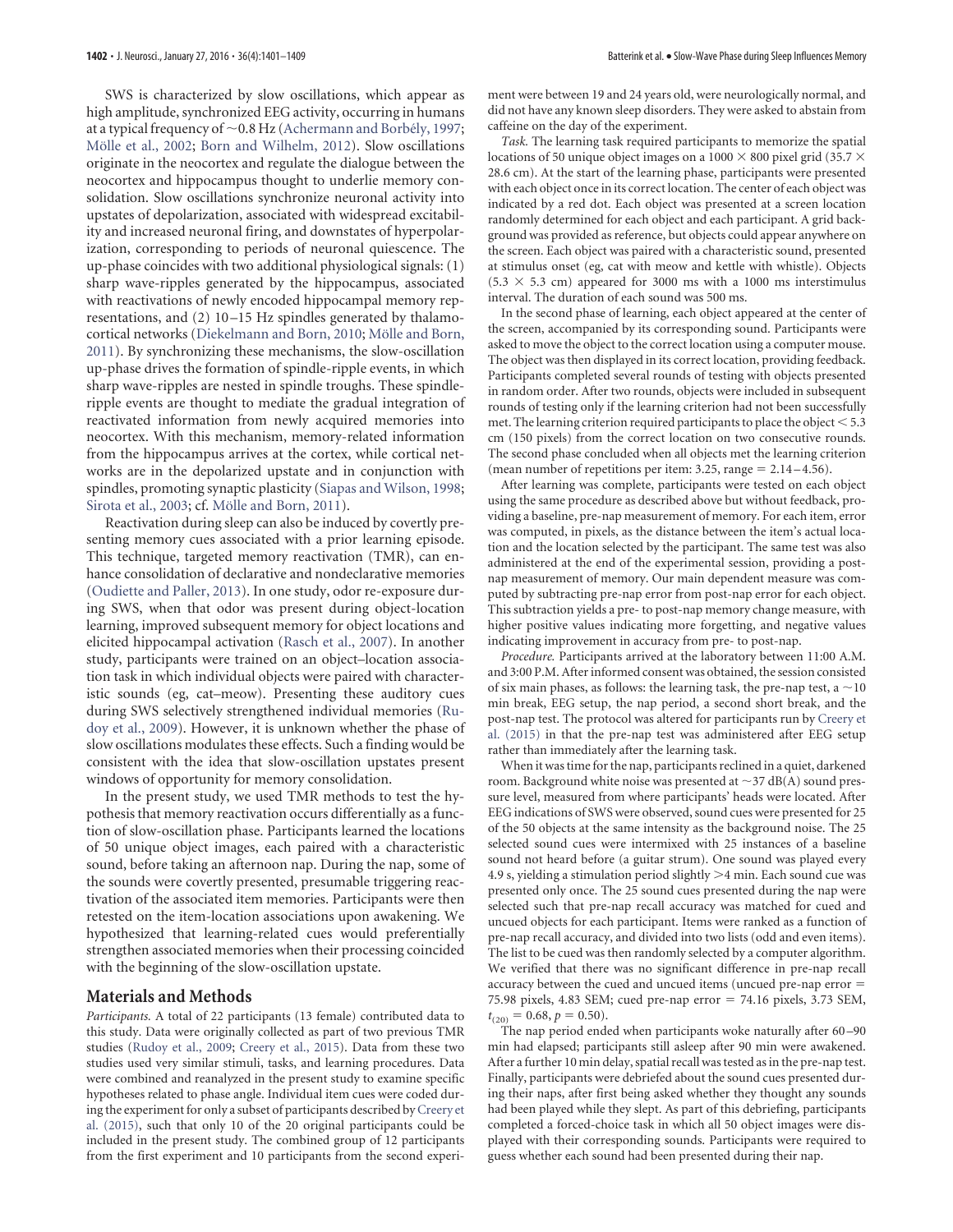*EEG acquisition and analysis.* EEG was recorded from 21 tin electrodes mounted in an elastic cap, along with two electrooculogram channels and one chin electromyogram channel. EEG was acquired at a sampling rate of 250 Hz, amplified with a bandpass of 0.1–100 Hz. EEG analyses were performed using EEGLAB (Delorme and Makeig, 2004). EEG channels were re-referenced off-line to averaged mastoids. Data from noisy electrodes were interpolated when necessary using the spherical interpolation method in EEGLAB. Off-line sleep scoring was conducted using standard criteria by a rater who was blind to when sounds were presented.

For phase analyses, data were initially bandpass filtered from 0.5 to 30 Hz. EEG data epochs were then extracted from  $-1000$  ms before to 1500 ms after sound cue onset. All EEG epochs were visually inspected for possible artifacts; however, no artifacts were detected in any epoch, yielding a total of 25 epochs per participant.

Phase angle and power for individual trials was computed using a continuous Morlet wavelet transformation of single-trial data from 0.5 to 30 Hz, using the *newtimef* function of EEGLAB. Wavelet transformations were computed in 0.5 Hz steps with 0.5 cycles at the lowest frequency (0.5 Hz) and increasing by a scaling factor of 0.5, reaching 15 cycles at the highest frequency (30 Hz). This approach was selected to optimize the tradeoff between temporal resolution at lower frequencies and frequency resolution at high frequencies (Delorme and Makeig, 2004). For each trial, this computation yields a complex number at each time and frequency point that represents both the amplitude and phase angle of the signal.

First, we empirically evaluated our hypothesis that sound cues linked with high versus low forgetting were associated with opposite phases of spontaneous EEG oscillations in the delta band (0.5– 4 Hz) at the end of the prestimulus interval. This hypothesis was tested by computing a phase bifurcation index  $(\phi)$ , which is a measure of the difference in phase angle between two conditions (Busch et al., 2009). As described by Busch et al. (2009),  $\phi$  is a powerful and sensitive method for testing whether two conditions show significantly different phase distributions from one another. The value for  $\phi$  provides an unbiased estimate of phase differences between two conditions (i.e., high forgetting vs low forgetting) for an unrestricted number of time and frequency samples. This analysis allowed us to investigate whether memory-related phase effects were maximal within our predicted time (end of prestimulus interval) and frequency range (0.5-4 Hz), as well as the specificity of any such effects.

The phase bifurcation index  $\phi$  requires comparing between two discrete conditions. Thus, for each participant, the 25 cued trials were divided by median split according to their pre- to post-nap spatial-memory change scores, yielding 12 trials associated with relatively high forgetting and 12 trials associated with relatively low forgetting. Trials with high forgetting and low forgetting from all participants were pooled separately, resulting in a total of 264 trials per condition. The median (i.e., 13<sup>th</sup>) trial was excluded from median-split analyses. Note that median splits involve converting a continuous variable into a categorical one, resulting in some loss of sensitivity and power. Nonetheless, this median split approach ensured an equal number of trials in each condition, which is important given the overall low number of trials available for analysis (25 per participant), and provided a broad test of whether there are systematic phase differences between presented cues as a function of later memory.

As described by Busch et al. (2009),  $\phi$  is computed by comparing the intertrial coherence (ITC) within each condition against the ITC across conditions. ITC provides an index of phase synchronization or phase locking across trials relative to time-locking events. The  $\phi$  computation assumes that the distribution of phases across the whole set of trials should be random, whereas—if there are differences in phases between conditions—the phase distribution within conditions should exhibit stronger phase concentrations. When two conditions are phase-locked, but at opposite phase angles,  $\phi$  is positive. When only one condition exhibits phase locking,  $\phi$  is negative. If the phase distribution for both conditions is random (neither one exhibiting phase locking), or if the two conditions are phase-locked at the same phase angle,  $\phi$  is close to zero. The upper bound of  $\phi$  is 1, indicating perfect phase locking in both conditions (ITC  $= 1$ ) but at exactly opposite phases (Busch et al., 2009).

Based on the phase information for each individual trial, we computed ITC within each condition (high forgetting, low forgetting) and across all trials. Using the formula provided by Busch et al. (2009), we then computed  $\phi$  for each time and frequency sample, averaged across all 21 scalp electrodes as follows:

$$
\phi_{t,f} = (\text{ITC}_{\text{condition1}(t,f)} - \text{ITC}_{\text{all}(t,f)}) \times (\text{ITC}_{\text{condition2}(t,f)} - \text{ITC}_{\text{all}(t,f)})
$$

Because our hypotheses focus specifically on frequencies in the delta band  $(<$  4 Hz), for increased visibility we plot results for the restricted frequency range from 0.5 to 10 Hz, including the time interval from  $-440$  to 800 ms after stimulus onset.

We then statistically evaluated the significance of  $\phi$  at each time and frequency point using a resampling test with 1000 iterations. For each iteration, two sets of trials (i.e., "pseudo-high-forgetting" and "pseudolow-forgetting") were drawn randomly from the overall pool of 528 trials (excluding the median trial for each participant), and  $\phi$  was computed. Next, for each time-frequency sample, a *p* value was computed as the proportion of these 1000 pseudo- $\phi$  values that exceeded the observed  $\phi$ . Because we were exclusively interested in whether  $\phi$  was significantly  $>$ 0 (and not in negative  $\phi$  values), we used a one-tailed test where  $p < 0.05$ was considered significant. To correct for multiple comparisons within our time and frequency range of interest (prestimulus interval from  $-400$  to 0 ms; 0.5–4 Hz), we used the false discovery rate (FDR) procedure ( $pFDR \leq 0.05$ ; Benjamini and Hochberg, 1995), with the number of comparisons equal to the number of time and frequency samples within this range of interest. We focused on the prestimulus interval to isolate the effects of phase on subsequent memory processing, as poststimulus phase differences between conditions may be at least partially driven by physical differences among auditory stimuli that may also play a role in memory processing.

As described above, the purpose of the  $\phi$  analysis was to examine whether trials with high versus low forgetting were associated with opposite phase angles, and to quantify the frequency and time period over which any such phase effects occurred. After establishing that trials with high versus low forgetting were indeed associated with different phase angles, we completed a second series of analyses, designed to quantify the numerical phase angle values for optimal versus suboptimal memory consolidation. If memory reactivations occur most frequently during the slow-oscillation upstate, we hypothesized that—for optimal memory consolidation—sound cue onset should occur just before the onset of the upstate (i.e., 270°–360°). This timing could conceivably allow the sound cue to be fully presented and to undergo sufficient sensory processing, such that subsequent memory-related processing would coincide with the slow-oscillation upstate. Conversely, the suboptimal phase for sound presentation should occur at the opposite phase angle (i.e., 90°–180°). We tested this hypothesis by computing the phase angle for each trial within the prestimulus time and frequency region in which  $\phi$  was empirically shown to be maximal  $(0.5-1 \text{ Hz}, -100 \text{ to } 0 \text{ ms}).$ 

We quantified the relationship between phase and memory change in two main ways. Our first analysis, requiring a median split approach, examined the phase distribution of trials associated with high versus low forgetting. Within each condition (high forgetting, low forgetting), the complex numbers representing the amplitude and phase for each trial at each time and frequency point were averaged across channels and across the time and frequency dimensions within the range of interest. Phase angle was then extracted for each trial, yielding 264 values for each condition. The resulting phase distribution for items with high versus low forgetting was plotted on a circular histogram, and pooled into six equally spaced bins, allowing visualization of phase angles associated with better and worse memory performance. A Kuiper test was used to evaluate whether phases associated with high- and low-forgetting items were significantly different within this restricted time and frequency range.

In a second analysis, which can be considered the mirror image of the previous analysis, we examined forgetting (change in spatial error from pre- to post-nap) as a function of phase. This analysis allowed us to represent change in spatial error as a continuous variable, rather than a categorical one. Phase range was divided into four equal bins, each cor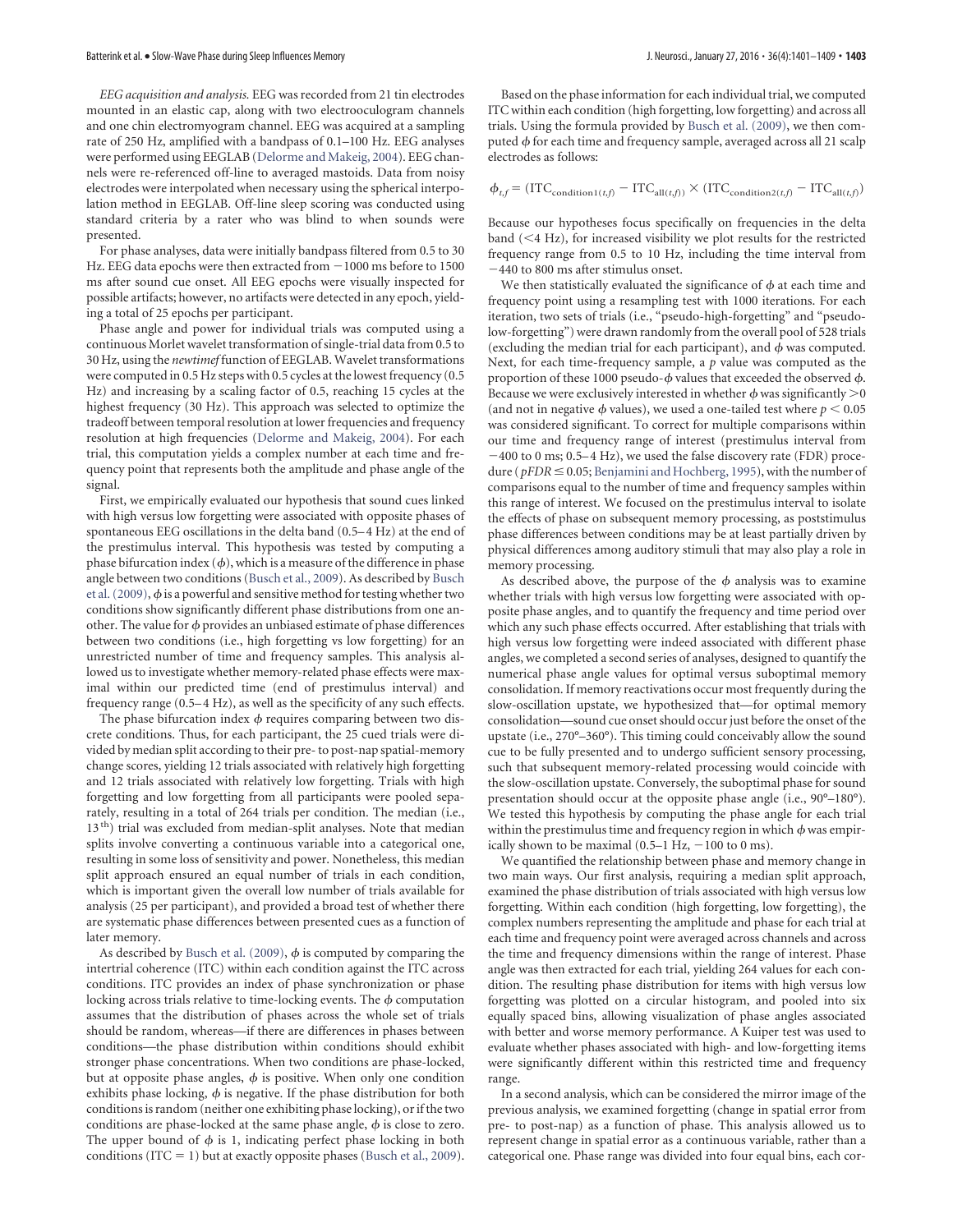responding to a quadrant of the circle map. We addressed whether objects whose corresponding sound cues were presented during the optimal median phase range (as revealed by the prior analysis) were associated with significantly less pre- to post-nap forgetting compared with objects whose sound cues were presented during the suboptimal median phase range, and to objects that were uncued. The two contiguous angle bins out of the original four that showed the highest ratio of trials with low forgetting versus high forgetting were defined as "optimal." The other two bins were considered "suboptimal." Planned *t* tests evaluated whether the error change scores from pre- to post-nap differed for items whose corresponding sound cues were presented during the optimal phase versus suboptimal phase, and between suboptimal phase items and uncued items. A one-way ANOVA linear contrast with phase bin  $(1-4)$ as a between-groups factor was used to examine whether there was a linear effect of phase on change in spatial error.

As an additional characterization of potential pre-stimulus phase differences between conditions, we plotted event-related potentials (ERPs) to sound cues associated with high versus low forgetting. ERPs were baseline corrected to the prestimulus time interval  $(-1000$  to 0 ms). A low-pass filter of 4 Hz was applied, allowing clearer visualization of potential baseline phase differences in the slow delta band specifically. To statistically quantify time-locked EEG differences between conditions during the time interval before and immediately after stimulus onset, mean amplitudes were computed from the original data (i.e., before application of the 4 Hz filter) across a 500 ms window centered on stimulus onset  $(-250 \text{ to } 250 \text{ ms})$ . We then conducted a repeated-measures ANOVA on mean ERP amplitudes from selected channels (F7, F3, T7, C3, T5, P3, F8, F4, T4, C4, T6, P4), with condition (high forgetting, low forgetting), hemisphere (left, right), anterior/posterior (anterior, middle, posterior), and laterality (lateral, medial) as within-subjects factors. Greenhouse–Geisser corrected values are reported for factors with  $>2$ levels.

Finally, to more completely characterize the relationship between slow oscillations and memory consolidation, we examined the relationship between delta power and change in memory strength for each item from pre- to post-nap. Power analyses paralleled those conducted for phase, using individual items pooled across all participants. First, we plotted the event-related spectrum of the difference between low forgetting and high forgetting trials from 0.5 to 10 Hz and from  $-440$  to 800 ms, averaged across scalp channels. Effects were initially quantified using uncorrected *p* values. The goal of this analysis was to examine whether there were any significant or marginal power differences between low forgetting and high forgetting trials, specifically in the prestimulus interval and in the delta frequency band. Second, we computed the correlation between slow-wave power  $(0.5-1 \text{ Hz}, -100 \text{ to } 0 \text{ ms})$  and pre- to post-nap forgetting for each item, to examine whether there was a systematic relationship between power and change in memory strength.

#### **Results**

# **Behavioral results**

### *Pre- to post-nap change in spatial error*

Our main dependent behavioral measure was the change in spatial error from pre-nap to post-nap. To parallel the approach used in our electrophysiological analyses, cued and uncued trials were pooled across participants, yielding a total of 550 trials per condition (cued, uncued). As shown in Figure 1, a significant cueing effect was found, indicating that pooled cued items showed less forgetting compared with pooled uncued items  $(t<sub>(1098)</sub> = 2.29, p = 0.022$ ; significant cueing effects were likewise found in our prior studies using participant-level analyses (Rudoy et al., 2009; Creery et al., 2015).

Within the cued items, high- and low-forgetting categories were determined based on a median split for each participant's change in recall error. High-forgetting items showed a mean decline of 34.7 pixels (SEM  $= 3.20$ ), and low-forgetting items showed a mean improvement of 31.1 pixels (SEM  $=$  3.85; SEM



Figure 1. Behavioral results showed significant cueing effect at the item level, with cued items showing less forgetting from pre- to post-nap compared with uncued items. Positive error scores indicatemore forgetting from pre-to post-nap. Error bars indicate SEM(based on pooled means where the number of observations is equal to the total number of trials across all participants).

based on pooled means, where the number of observations is equal to the total number of trials across all participants).

## **Awareness of sleep cues**

At debriefing, no participant reported hearing sounds during the nap when questioned. In the forced-choice task, endorsement rates were 40.4% (SEM  $= 3.7\%$ ) for cued items and 38.9%  $(SEM = 3.9%)$  for uncued items. Discrimination between the two conditions did not exceed chance ( $t_{(21)} = 0.62$ ,  $p = 0.54$ ). In addition, sleep staging demonstrated that participants were asleep throughout the stimulation period, with 20 participants in slow-wave sleep and two in Stage 2.

### **Phase bifurcation index**  $(\phi)$

Consistent with our hypothesis, sound cues linked with high versus low forgetting were associated with significantly different phase angles during the prestimulus interval within the delta frequency band. Figure 2 shows  $\phi$  at each time and frequency sampled from  $-440$  to  $800$  ms and from 0.5 to 10 Hz, averaged across the 21 scalp electrodes. Overall,  $\phi$  showed the highest values within lower frequencies and centered around stimulus onset, from  $\sim$  -400 to 400 ms. Regions of significance, both uncorrected and FDR-corrected, are indicated via contour lines on this  $\phi$  plot. A statistically robust prestimulus effect surviving FDR correction was found from  $\sim$  -340 to 0 ms, and from 0.5 to 2 Hz. This result suggests that the phase of the slow oscillation at which a sound cue is presented influences memory consolidation for the associated object.

Following Busch et al. (2009), we confirmed that phases showed a uniform distribution across all trials by recombining high-forgetting and low-forgetting trials into a single pool and computing a Rayleigh test on the combined trials. Phase was computed over the time and frequency range where  $\phi$  was maximal, from 0.5 to 1 Hz and from  $-100$  to 0 ms. The combined phases did not show a significant deviation from uniformity ( $z =$ 1.90,  $p = 0.15$ ). As an additional control, we also tested whether phases in the baseline trials (i.e., the 25 guitar strums, presented intermixed with the 25 critical sound cues) showed a uniform distribution within the  $\phi$ -maximal time and frequency window. Again, we found no significant deviation from uniformity  $(z =$ 0.21,  $p = 0.82$ ). We thus conclude that it is safe to assume that phases were indeed uniformly distributed in our data.

# **Relationship between phase angle and change in memory performance**

A circular histogram of phase angles in each condition (high forgetting, low forgetting) averaged from 0.5 to 1 Hz and from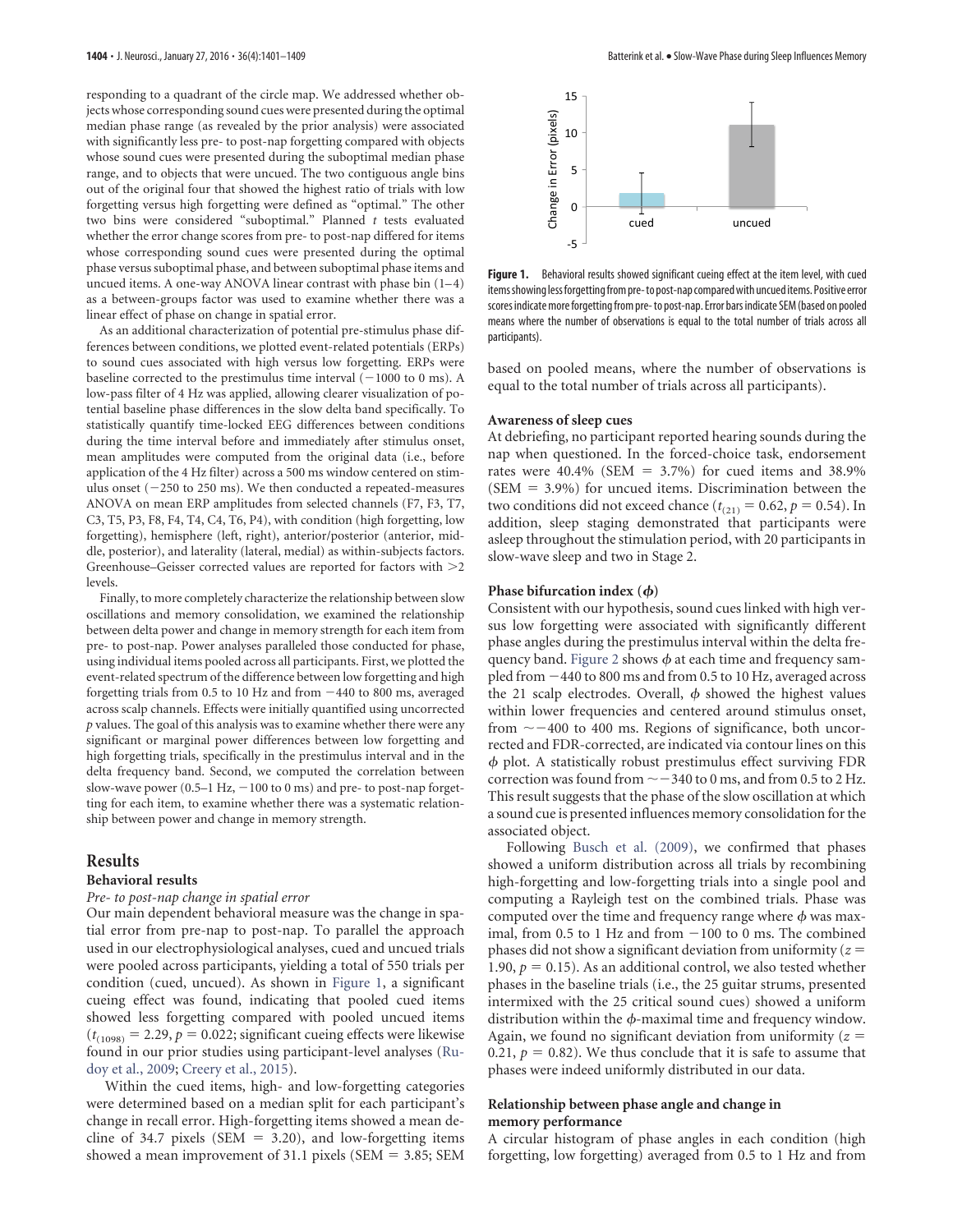

**Figure 2.** Phase bifurcation index ( $\varphi$ ) averaged across all channels, calculated over all pooled trials. A positive  $\varphi$  value indicates that cued items with high versus low pre- to post-nap forgetting show phase locking at opposite phase angles. Positive  $\varphi$  values were observed in the delta range (0.5–4 Hz) during the prestimulus interval ( $-400$  to 0 ms) and continuing into the poststimulus interval. The dashed outermost contour line indicates that the  $\varphi$  at each time and frequency bin within the enclosed region is significant using an uncorrected one-tailed test ( $p < 0.05$ ). To correct for multiple comparisons within our hypothesized time and frequency range (prestimulus interval from  $-400$  to 0 ms; 0.5–4 Hz), the solid innermost contour line represents a region with significant  $\varphi$  that satisfies an FDR of 5%. The topographical plot on a schematic head as viewed from above shows the distribution of  $\varphi$  computed from 0.5 to 1Hz and from  $-100$  to 0 ms relative to stimulus onset (the time and frequency range where  $\varphi$  was maximal).

 $-100$  to 0 ms, where  $\phi$  is maximal, is shown in Figure 3*A*. The plot shows that prestimulus slow-oscillation phases for items with high forgetting versus low forgetting were not equally distributed, and that there was a tendency for the two conditions to show opposite phase angles. The phase angle range with the highest proportion of items with low forgetting is centered  $\sim$ 180 $^{\circ}$ (150°–210°), suggesting that this region corresponds to the optimal phase angle for presenting stimuli during SWS. In contrast, the phase angle range with the highest proportion of items with high forgetting is centered  $\sim 0^{\circ}$  (330°–30°), indicating that this region corresponds to a suboptimal phase angle. These results provide evidence in support of our hypothesis that items with high versus low forgetting are associated with opposite phases.

We evaluated this effect statistically using a Kuiper test. This test indicated that phases associated with high-forgetting versus low-forgetting items were significantly different within the time and frequency range, where  $\phi$  was maximal ( $k = 11,616$ ,  $p =$ 0.02). To establish that this result would not be expected by chance, we further evaluated the significance of this effect using a resampling test with 1000 iterations. For each iteration, two sets of trials ("pseudo-high-forgetting" and "pseudo-lowforgetting") were drawn randomly from the overall pool of combined high-forgetting and low-forgetting trials, and the difference in phase distribution between these two categories was evaluated. This resampling analysis indicated that a  $p$  value  $\leq 0.05$ occurred  $<5\%$  of the time, at a rate of 4.2%. Thus, our observed *p* value of 0.02 is statistically unexpected, providing further confirmation that items with high versus low forgetting are associated with significantly different phases.

Figure 3*B* displays the results of a related analysis, in which change in spatial error from pre- to post-nap is plotted as a function of phase, divided into four equal bins. Note that in this analysis, change in error was treated as a continuous variable, rather than a categorical one as in the previous analysis. We found that memory strength showed the greatest improvement (i.e., a negative error change value) when the phase angle fell between 180°–270° and showed the largest decline from 270° to 360°, similar to the general ranges implicated in our previous analysis. Interestingly, there was a graded, linear effect of change in spatial error as a function of phase between these two phase bins (linear contrast:  $t_{(546)}$  = 2.39,  $p = 0.017$ ; Fig. 3*B*). One possible interpretation of this linear effect is that the representation of an auditory stimulus in relevant neural circuitry may gradually fade over time. Auditory stimuli presented immediately before the optimal phase range may still be maintained well enough to often elicit a reactivation event. In contrast, for auditory stimuli presented immediately after the optimal range, the representation of the stimulus may have largely degraded by the time the next upphase arrives, preventing reactivation from occurring. Only sound cues presented during the optimal phase angle quadrant (between 180° and 270°) were associated with a significant gain in memory performance, as indicated by a nega-

tive change in error ( $t_{(122)} = -2.00, p = 0.048$ ). For sound cues presented during the other three phase angle quadrants, memory performance either did not significantly change from pre- to post-nap ( $p > 0.39$ ), or, for cues presented between 270 $^{\circ}$  and 360°, showed a marginal decline ( $t_{(132)} = 1.93$ ,  $p = 0.056$ ).

Finally, we compared change in error for items presented during the optimal half of the phase range (90°–270°), items presented during the suboptimal half of the phase range (270°–90°), and uncued items (Fig. 3*C*). There was no significant difference in performance between items presented during the suboptimal phase half and uncued items ( $t_{(840)} = 0.76$ ,  $p = 0.45$ ), though uncued items showed numerically worse performance. Sound cues presented during the optimal phase half were associated with significantly lower forgetting compared with sounds presented during the suboptimal phase half ( $t_{(548)} = 2.14$ ,  $p = 0.033$ ), and compared with uncued sounds ( $t_{(806)} = 3.04$ ,  $p = 0.0024$ ). These results indicate that cues presented at an optimal phase led to significantly greater improvements in memory consolidation relative to cues presented at a suboptimal phase.

#### **Event-related potentials**

ERPs provide another way to investigate phase-locked EEG signals, in that two conditions systematically associated with different phases of slow oscillations will produce different ERPs. We thus computed ERPs for trials associated with high and low forgetting. Consistent with our previous analyses, these ERPs revealed consistent differences (Fig. 4). On average, sound cues associated with high forgetting were presented during a time interval coinciding with a positive ERP peak, whereas sound cues associated with low forgetting were presented shortly after a negative trough. These observations were confirmed statistically. ERP amplitudes were significantly more positive from  $-250$  to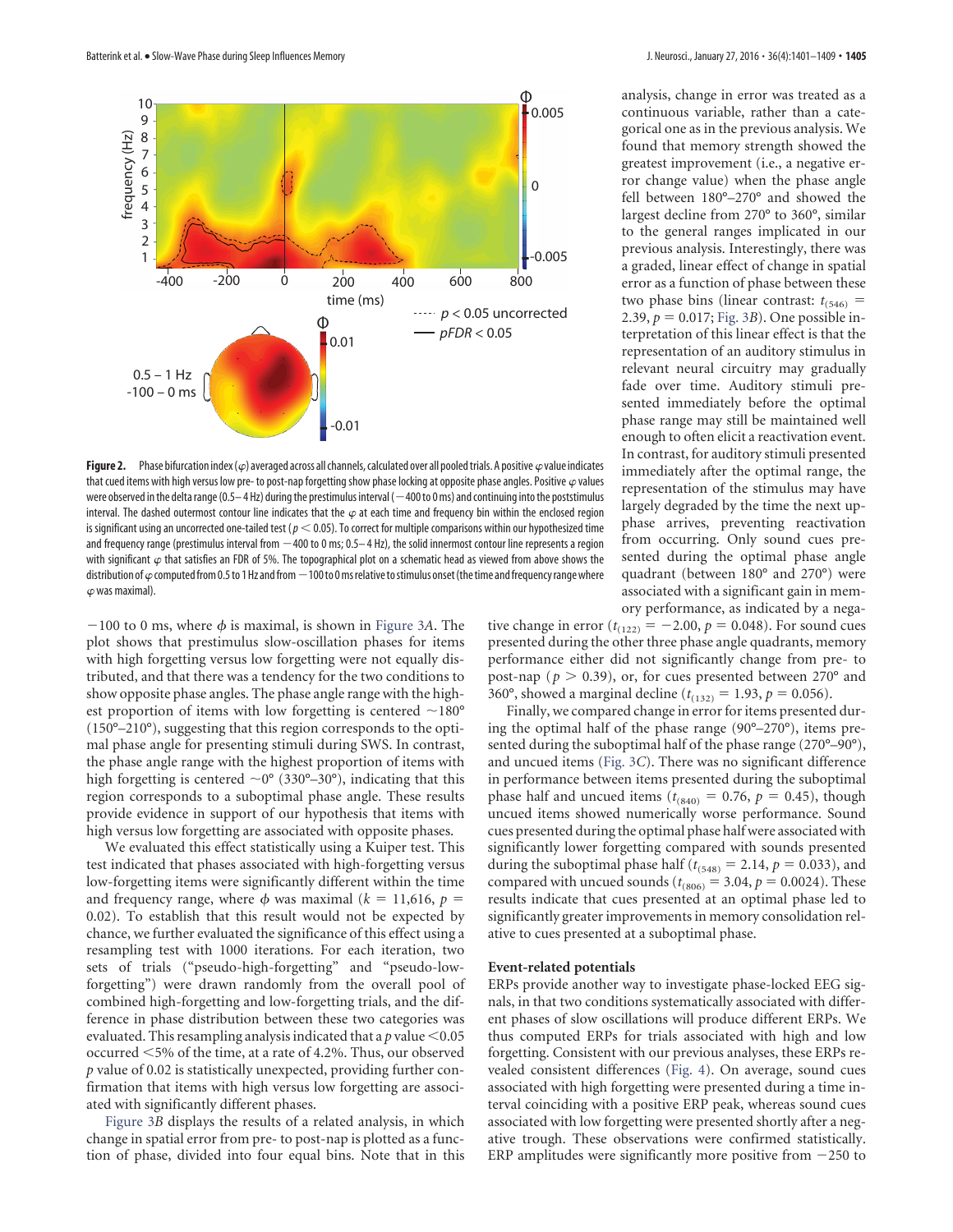

Figure 3. Relationship between slow oscillation phase and associated memory performance for individual sound cues presented during sleep. *A*, Circular histogram of phases for each condition (more forgetting, less forgetting) averaged from 0.5 to 1 Hz and from  $-100$  to 0 ms, across all scalp channels. Phases were pooled into six bins. Each corner represents the center of each phase angle bin (0°, 60°, 120°, 180°, 240°, and 300°). The distance of each corner from the origin represents the number of items within each phase bin that showed low (blue) and high (red) pre- to post-nap forgetting, divided by median split on a per-subject basis and pooled across all subjects. Optimal phase is defined as the phase range showing the highest proportion of items with low forgetting compared with items with high forgetting. Arrows indicate the approximatesemicircle phase range associated with optimal (blue) andsuboptimal (red) memory performance. The inset illustrates the correspondence between phase angle and slow oscillation upstates and downstates. The vertical arrow indicates the approximate phase range that may be optimal for auditory cues presentation. B, Change in spatial error from pre- to post-nap as a function of phase. Phases were pooled into four bins. This analysis suggests that the optimal phase for memory consolidation occurs between 180° and 270°. Error bars represent SEM.*C*, Bar graph showing change in spatial error between cued items presented during the optimal half of the phase range (90°–270°), cued items presented during the suboptimal half of the phase range (270°–90°), and uncued items. Items presented during the optimal phase half of the circle showed significantly improved performance from pre-to post-nap relative to items presented during the suboptimal phase half. There was no significant difference in performance between cued suboptimal phase items and uncued items. Error bars represent SEM.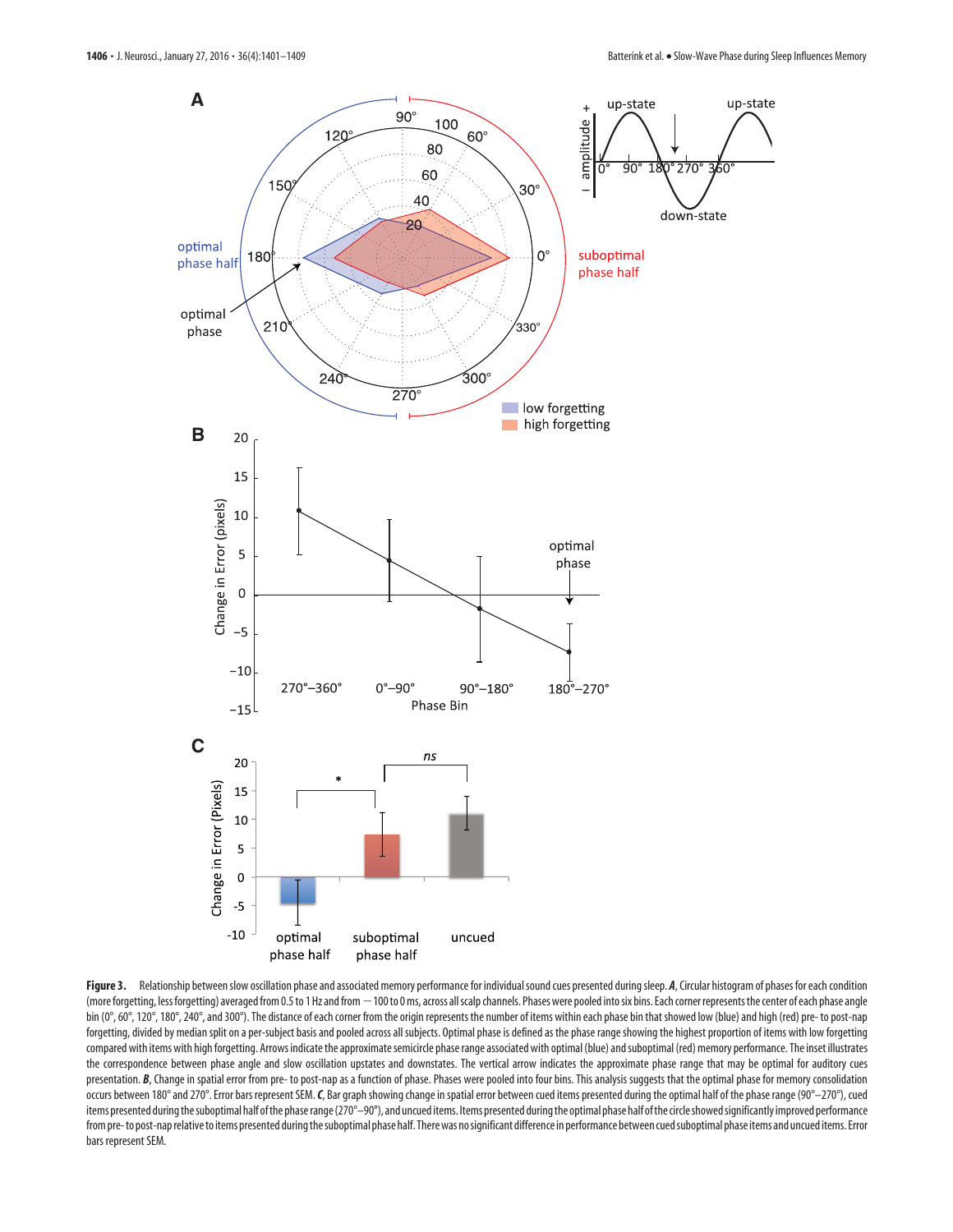

**Figure 4.** Grand average ERPs from the Fz location time locked to sound cues presented during SWS, computed separately for objects that showed less forgetting (blue) versus more forgetting (red) pre- to post-nap. Trials were divided on the basis of median split by subject. A low-pass filter of 4 Hz was applied. On average, sound cues associated with more forgetting were presented at the peak of the positive half-wave, whereas the items associated with less forgetting were presented during the positive going slope of the slow oscillation, shortly before the next positive peak. Shaded regions around waveforms represent error bars (SEM).

250 ms for items with high forgetting compared with low forgetting (condition:  $F_{(1,21)} = 5.88$ ,  $p = 0.024$ ). This effect was fairly widespread, and marginally larger over anterior electrode regions (condition  $\times$  anterior/posterior:  $F_{(2,42)} = 3.87$ ,  $p = 0.059$ ). All other distributional interactions did not reach statistical significance ( $p$  values  $>0.29$ ).

## **Relationship between power and change in memory performance**

In contrast to phase results, no significant relationship was found between slow oscillation power and pre- to post-nap forgetting. The event-related spectrum of the difference effect between highforgetting and low-forgetting trials revealed no significant clusters in the delta band during the prestimulus interval, even when the uncorrected significance cluster was lowered to a more lenient threshold ( $p < 0.1$ ). Similarly, there was no significant correlation between power from 0.5 to 1 Hz in the time interval immediately preceding stimulus onset  $(-100 \text{ to } 0 \text{ ms})$  and pre- to post-nap change in error  $(r = -0.061, p = 0.15)$ . Slow oscillation power was quite robust across all trials (mean  $= 31.1$  dB, range  $=$ 23.8 –38.7 dB; computed from 0.5 to 1 Hz across each epoch).

# **Discussion**

The present results demonstrated that the phase of spontaneous slow oscillations influenced memory-related processing of auditory cues presented during sleep. Participants learned the spatial locations of 50 different objects, each paired with a characteristic sound, before taking an afternoon nap. A subset of the sounds was covertly presented during sleep to produce TMR. Upon awakening, participants showed significantly improved memory for objects whose associated sounds had been cued during sleep. This improvement varied across trials, and so we contrasted results for trials with improvement greater than the median versus less than the median for each participant. Critically, the behavioral benefit of TMR was predicted by slow-oscillation phase. The highest proportion of items associated with high forgetting versus low forgetting over the retention interval showed opposite phases in the slow-frequency band around the time of stimulation (Fig. 3*A*). These results suggest that TMR stimuli are more likely to be processed and trigger memory reactivation when they occur at the optimal phase of a slow oscillation.

These results support a model of "active system consolidation" during slow-wave sleep (Diekelmann and Born, 2010; Mölle and Born, 2011; Born and Wilhelm, 2012). According to this model, slow oscillations at  $\sim$  0.75 Hz play a key role in synchronizing memory consolidation. Slow oscillations group neu-

ronal activity in the neocortex into depolarizing upstates and hyperpolarizing downstates. Depolarizing upstates in turn drive thalamocortical spindles and sharp wave-ripples in the hippocampus, underlying the repeated reactivation of hippocampal memory representations. Information from multiple brain regions thus reaches neocortical networks when neurons are generally depolarized, facilitating the plasticity needed for forming enduring memory traces in neocortical networks, ultimately shifting the reliance of memory representations from hippocampus to neocortex. Thus, this model predicts that memory consolidation takes place preferentially during phasic time intervals corresponding to the neocortical upstate, consistent with the present findings showing a phase effect on spatial memory associated with learning-related cues.

The present observations support the idea that cues presented during slow-wave sleep trigger reactivation of associated memories, which then increase in strength (Oudiette and Paller, 2013). Evidence for this notion has also been obtained in animal studies. For example, Bendor and Wilson (2012) trained rats to associate an auditory signal with a spatial location and then presented the auditory cue covertly during sleep while recording from neuronal ensembles in the hippocampus. They found that hippocampal place cells representing the trained spatial location fired preferentially in response to the cue, indicating that external stimulation can control the content of memory reactivation. Similar results have been found in zebra finches, in which presenting a bird's own song during sleep triggers firing patterns in sensorimotor regions similar to those observed during daytime singing (Dave and Margoliash, 2000). However, direct evidence that sensory cues drive specific neural networks responsible for memory reactivation has not yet been shown in humans.

Our results support the idea that similar mechanisms are operative in humans by demonstrating that the timing of the cue is critical for memory consolidation effects of TMR. Based on studies of memory reactivation in rats, Bendor and Wilson (2012) proposed that the content of hippocampal memory reactivations can be biased by cortical activity occurring before a replay event. Supporting this account, synchronized periods of increased multiunit activity, or "frames," occur in both the cortex and hippocampus, with cortical frames starting  $\sim$  50 ms earlier than corresponding hippocampal frames (Ji and Wilson, 2007). This observation implies an initial feedforward interaction from the cortex to the hippocampus, whereby cortical networks actively control hippocampal activity. Similarly, learning-related cues may work by evoking a cortical response (Portas et al., 2000; Issa and Wang, 2008), which then biases hippocampal replay activity and selectively strengthens associated memories. The finding that cortical frames precede hippocampal frames by  $\sim$  50 ms suggests that spontaneous memory reactivations require fairly precise timing between cortical and hippocampal activity. The present study supports this idea, demonstrating that timing is also an important factor for externally induced memory reactivations, as elicited by auditory cues.

Our results provide evidence that task-related cues influence which memories are replayed by the hippocampus preferentially when they occur within a restricted time interval. Presumably, the timing of the auditory cue must allow sensory information to be processed by the cortex during the cortical upstate and also reach the hippocampus during the hippocampal upstate, when sharp wave-ripple events are likely to occur. If the timing of these events is misaligned, cortical signals will arrive at the hippocampus while neurons are in the hyperpolarized downstate, and ultimately fail to influence hippocampal replay.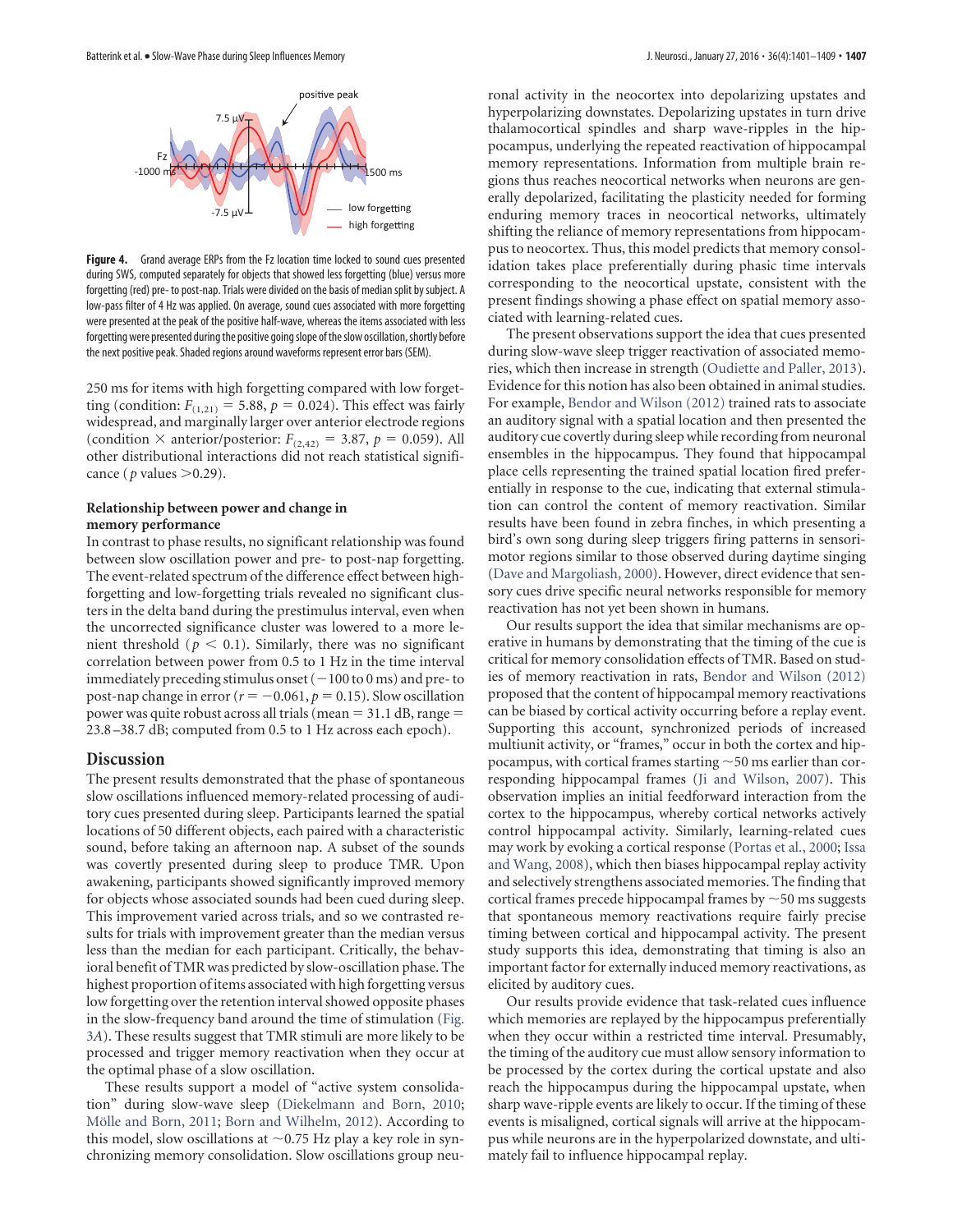It is also important to note that slow oscillation phase, in addition to modulating memory processing, may also affect processing at an earlier, sensory level. For example, a recent fMRI study demonstrated that phase of the slow oscillation during auditory tone presentation influences the sensory response in higher-order auditory association cortex (Schabus et al., 2012). Specifically, tones presented during the positive-going slow oscillation slope elicited greater activation in the superior temporal gyrus relative to tones presented during the negative-going slope, though no phase-related activation differences were observed in primary auditory cortex. In this same study, tones presented toward the upstate also elicited a larger ERP positivity from 200 to 600 ms poststimulus. Another study showed that auditory stimuli presented during the slow-oscillation upstate elicited an enhanced late ERP positivity as well as a larger spindle and beta power response relative to stimuli presented during the downstate (Cox et al., 2014). The spindle and beta effects occurred quite late (700 –1200 ms) and were proposed to reflect greater reprocessing of the stimulus, which may have been unable to proceed until the next upstate. Thus, the present results may be driven by effects of phase on sensory processing as well as on later memory processing. If the brain is less responsive to external stimuli during certain phase intervals, auditory stimuli presented during these times may fail to be adequately processed at a basic sensory level and consequently fail to reach subsequent processing stages.

Our results provide insight into the precise slow-oscillation phase at which cue presentation is maximally effective for influencing subsequent memory. We hypothesized that the optimal phase for sound onset would occur shortly before the onset of the slow-oscillation upstate (eg, 270°–360°). Somewhat at odds with this hypothesis, our data suggest that the optimal phase angle falls  $\sim$ 180°–270° (i.e., during the first half of the downstate, well before the beginning of the upstate; Fig. 3*A*). Assuming a slowoscillation frequency of 0.75 Hz, this interval occurs  $\sim$  500 ms before the onset of the slow oscillation upstate. Although this result may initially appear somewhat surprising, upon further consideration this lag may be accounted for by the time required both for stimulus presentation as well as for early auditory processing. Sounds in our study had a duration of 500 ms, and likely did not become recognizable until at least several hundred milliseconds after stimulus onset. In addition, auditory stimuli require  $\sim$ 80 ms to reach auditory cortex (Kraus and Nicol, 2009), and phase effects occur in higher-order auditory association cortex following initial processing in primary auditory cortex (Schabus et al., 2012). Together, these factors may account for why the optimal phase for sound delivery (stimulus onset) was found to occur so far in advance of the next slow-oscillation up-phase. However, given that this is the first study to link a specific phase of a slow oscillation at stimulus presentation time to later behavioral outcomes, our estimate of optimal phase will require verification by future studies. In addition to the approach we used here, it could be possible to determine optimal phase for TMR by delivering stimuli at a specific slow-oscillation phase rather than the usual method of stimulating at a random phase (Ngo et al., 2013; Cox et al., 2014; Santostasi et al., 2015). In addition, it is important to note that the optimal phase for stimulus presentation is likely to vary depending upon features of the auditory stimuli, such as complexity and duration.

As a final note, these results have implications for future TMR studies, indicating that learning-related cues can be targeted to influence cortical processing during optimal time windows for memory consolidation. This advance in understanding could be combined with other recent experimental advances to synergistically increase potential memory benefits during sleep. For example, it has already been demonstrated that deeper slow oscillations during sleep can be induced via direct current stimulation (Marshall et al., 2006) or through acoustic pulses (Ngo et al., 2013), which in turn enhances declarative memory. In addition, computer algorithms have been developed that can effectively predict slow oscillations in real time and present auditory stimuli targeted at the slow-oscillation upstate (Cox et al., 2014; Santostasi et al., 2015). Combining these technological innovations may yield increased sleep-dependent benefits across a wide range of domains, including spatial memory (Rasch et al., 2007; Rudoy et al., 2009), foreign word learning (Schreiner and Rasch, 2015), visuomotor skills (Antony et al., 2012; Schönauer et al., 2014), and reduction of implicit social biases (Hu et al., 2015). The current era of research on sleep and memory consolidation thus has the potential not merely to understand, but to actively manipulate and harness the capacities of the sleeping brain.

#### **References**

- Achermann P, Borbély AA (1997) Low-frequency  $(<1$  hz) oscillations in th[e human](http://dx.doi.org/10.1016/S0306-4522(97)00186-3) [sleep e](http://www.ncbi.nlm.nih.gov/pubmed/9300413)lectroencephalogram. Neuroscience 81:213–222. CrossRef Medline
- Alvarez P, Squire LR (1994) Memory consolidation and the medial temporal [lobe: a si](http://dx.doi.org/10.1073/pnas.91.15.7041)[mple netw](http://www.ncbi.nlm.nih.gov/pubmed/8041742)ork model. Proc Natl Acad Sci U S A 91:7041–7045. CrossRef Medline
- Antony JW, Gobel EW, O'Hare JK, Reber PJ, Paller KA (2012) Cued memory reactivatio[n during](http://dx.doi.org/10.1038/nn.3152) [sleep influ](http://www.ncbi.nlm.nih.gov/pubmed/22751035)ences skill learning. Nat Neurosci 15: 1114 –1116. CrossRef Medline
- Bendor D, Wilson MA (2012) Biasing the con[tent of hip](http://dx.doi.org/10.1038/nn.3203)[pocampa](http://www.ncbi.nlm.nih.gov/pubmed/22941111)l replay during sleep. Nat Neurosci 15:1439 –1444. CrossRef Medline
- Benjamini Y, Hochberg Y (1995) Controlling the false discovery rate: a practical and powerful approach to multiple testing. J R Stat Soc Ser B 57:289 –300.
- Born J, Wilhelm I (2012) Sys[tem cons](http://dx.doi.org/10.1007/s00426-011-0335-6)[olidation](http://www.ncbi.nlm.nih.gov/pubmed/21541757) of memory during sleep. Psychol Res 76:192–203. CrossRef Medline
- Busch NA, Dubois J, VanRullen R (2009) The phase of ongoing EE[G oscil](http://dx.doi.org/10.1523/JNEUROSCI.0113-09.2009)lat[ions pred](http://www.ncbi.nlm.nih.gov/pubmed/19535598)icts visual perception. J Neurosci 29:7869 –7876. CrossRef Medline
- Cox R, Korjoukov I, de Boer M, Talamini LM (2014) Sound asleep: processing and rete[ntion of sl](http://dx.doi.org/10.1371/journal.pone.0101567)[ow oscilla](http://www.ncbi.nlm.nih.gov/pubmed/24999803)tion phase-targeted stimuli. PLoS One 9:e101567. CrossRef Medline
- Creery JD, Oudiette D, Antony JW, Paller KA (2015) Targeted memory re[activation](http://dx.doi.org/10.5665/sleep.4670) [during s](http://www.ncbi.nlm.nih.gov/pubmed/25515103)leep depends on prior learning. Sleep 38:755–763. CrossRef Medline
- Dave AS, Margoliash D (2000) Song replay during sleep and comput[ational](http://dx.doi.org/10.1126/science.290.5492.812) ru[les for se](http://www.ncbi.nlm.nih.gov/pubmed/11052946)nsorimotor vocal learning. Science 290:812–816. CrossRef Medline
- Delorme A, Makeig S (2004) EEGLAB: an open source toolbox for a[nalysis](http://dx.doi.org/10.1016/j.jneumeth.2003.10.009) of [single-tri](http://www.ncbi.nlm.nih.gov/pubmed/15102499)al EEG dynamics. J Neurosci Methods 134:9 –21. CrossRef Medline
- Diekelmann S, Born J ([2010\) The](http://dx.doi.org/10.1038/nrn2762) [memory](http://www.ncbi.nlm.nih.gov/pubmed/20046194) function of sleep. Nat Rev Neurosci 11:114 –126. CrossRef Medline
- Frankland PW, Bontempi B (2005) The orga[nization of](http://dx.doi.org/10.1038/nrn1607) [recent an](http://www.ncbi.nlm.nih.gov/pubmed/15685217)d remote memories. Nat Rev Neurosci 6:119 –130. CrossRef Medline
- Hu X, Antony JW, Creery JD, Vargas IM, Bodenhausen GV, Paller KA (2015) U[nlearning](http://dx.doi.org/10.1126/science.aaa3841) [implicit s](http://www.ncbi.nlm.nih.gov/pubmed/26023137)ocial biases during sleep. Science 348:1013–1015. CrossRef Medline
- Issa EB, Wang X (2008) Sensory responses during sleep in primate p[rimary](http://dx.doi.org/10.1523/JNEUROSCI.3086-08.2008) an[d second](http://www.ncbi.nlm.nih.gov/pubmed/19118181)ary auditory cortex. J Neurosci 28:14467–14480. CrossRef Medline
- Ji D, Wilson MA (2007) Coordinated memory replay in the visual [cortex](http://dx.doi.org/10.1038/nn1825) an[d hippoc](http://www.ncbi.nlm.nih.gov/pubmed/17173043)ampus during sleep. Nat Neurosci 10:100 –107. CrossRef Medline
- Kraus N, Nicol T (2009) Auditory evoked potentials. In: Encyclopedia of neuroscience (Binder MD, Hirokawa N, Windhorst U, eds), pp. 214 –218. Berlin: Springer.
- Lee AK, Wilson MA (2002) Memory of sequential experience in t[he hip](http://dx.doi.org/10.1016/S0896-6273(02)01096-6)po[campus](http://www.ncbi.nlm.nih.gov/pubmed/12495631) during slow wave sleep. Neuron 36:1183–1194. CrossRef Medline